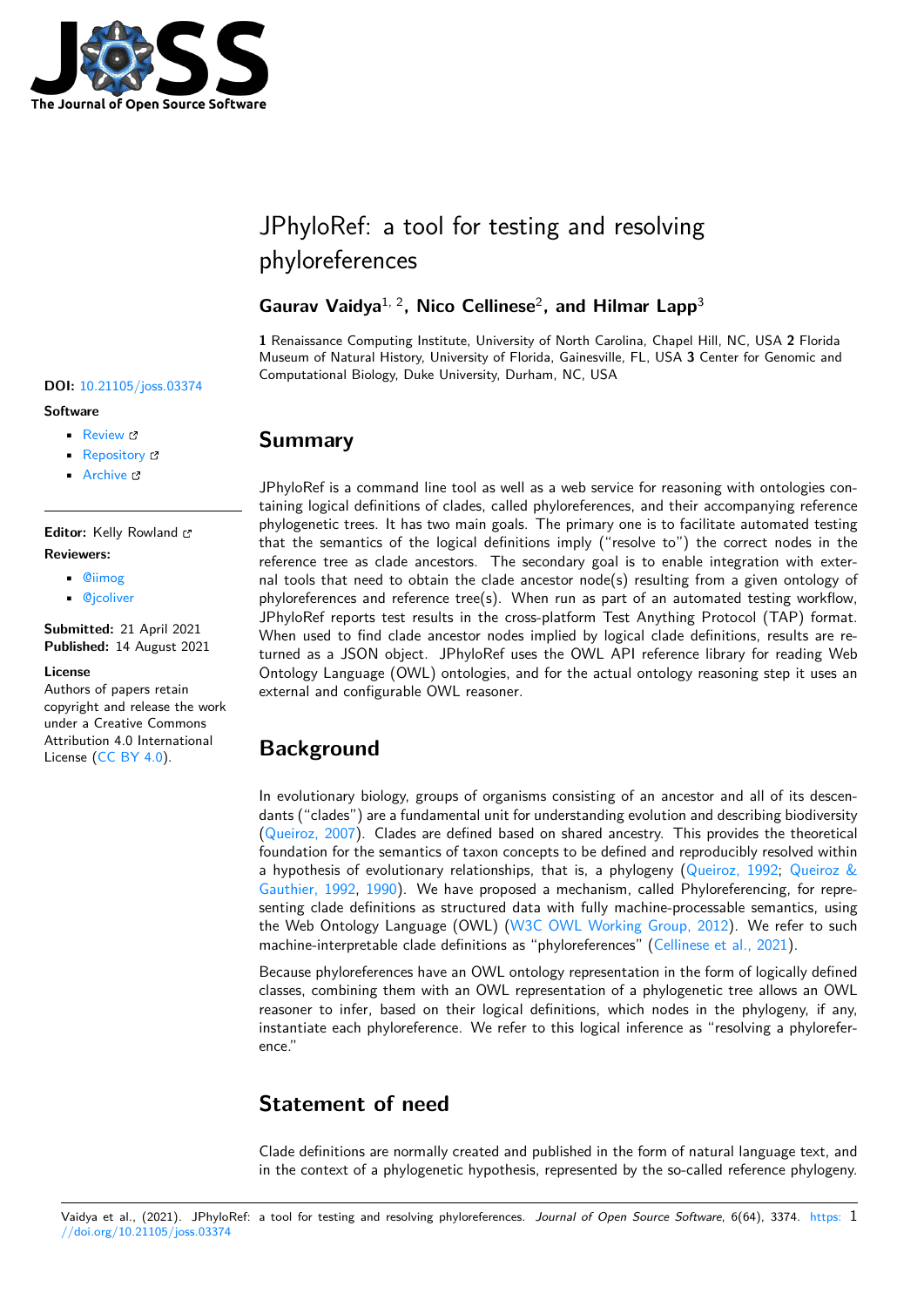

When digitized to a phyloreference, usually through a process of manual curation, a key question in quality control of the digitization product as well as the involved ontologies and the generated logical expressions arises from one of the founding premises of phyloreferences: given that phyloreferences render the semantics of their represented clades machine-interpretable, can a computational algorithm test whether a phyloreference resolves, and only resolves to the node in the reference phylogeny that the original authors of the published clade definition designate as the expected node? We built JPhyloRef to enable this type of test, and to allow integrating such tests into automated testing frameworks. We also needed other tools to programmatically answer for a given ontology of phyloreferences and an accompanying phylogeny, which phyloreferences resolve to which nodes (as clade ancestors) in the phylogeny.

# **JPhyloRef feature overview**

JPhyloRef is a command-line tool written in Java. When run with the test command with an OWL ontology containing phyloreferences as well as reference phylogenies as input, JPhyloRef identifies all the phyloreferences within this ontology, compares for each one the inferred phylogeny node(s) to the expected one, and determines success (inferred node identical to expected) or failure (no inferred node, or inferred node different from expected). To better facilitate use in automated continuous integration testing, JPhyloRef also allows for phyloreferences to be marked as draft (resulting in an "incomplete" test status), or as to be skipped (by no nodes having been annotated as an expected resolution of a particular phyloreference). These test results are reported in the Test Anything Protocol (TAP) format (https://testanything.org/), a cross-platform format for reporting test results. JPhyloRef will also return an exit code indicating success (0), failure (the number of failed phyloreferences as a positive integer) or an ontology containing no phyloreferences (-1, interpreted as 255 by POSIX-compatible operating systems).

I[nternally, JPhyloRef relies](https://testanything.org/) on an external OWL reasoner (which can be configured) to perform the actual OWL inferences, with which it communicates using the OWL API 4.2.7 (Horridge & Bechhofer, 2011). We strongly recommend to use ELK (Kazakov et al., 2014), a reasoner for the OWL-EL profile, which is sufficient for the inferences necessary for phyloreference resolution. In our experience, reasoners for more expressive profiles, such as OWL-DL reasoners, do not perform efficiently enough even for modestly sized ontologies of phyloreferen[ces.](#page-2-6)

[To support integra](#page-2-6)ting Phyloreferencing with other tools, [JPhyloRef includes tw](#page-2-7)o additional commands: resolve and webserver. Using the resolve command with an input of an OWL ontology in any of the supported formats will result in a JSON object whose keys are the IRIs of all the phyloreferences in the ontology that resolved to any nodes, and whose values are lists of the IRIs of the phylogeny nodes that they resolved to. Using the webserver command starts an HTTP server on the hostname and TCP port specified in the command line arguments. This webserver provides a POST endpoint at /reason that can be used to submit OWL ontologies in JSON-LD format for reasoning, which returns a JSON object in the same format as produced by the resolve command. Neither of these commands return test statuses for phyloreferences.

JPhyloRef is currently in active use for integrating the digitization of clade definitions in the form of phyloreferences into an automated testing framework, as well as for resolving phyloreferences on the command line. For example, we use it in the continuous integration testing infrastructure of the phyx.js JavaScript library (https://github.com/phyloref/phyx.js/actions), where the output from the test command is interpreted by a JavaScript-based TAP library to ensure that phyloreferences in example OWL ontology files resolve as expected. We also use the webserver command of JPhyloRef as a backend for the Klados phyloreference curation software  $(https://github.com/phyloref/klados)$ , a[llowing the curator to submit phyloreference](https://github.com/phyloref/phyx.js/actions)s created from user input or a publication, along with associated phylogenies, to a backend